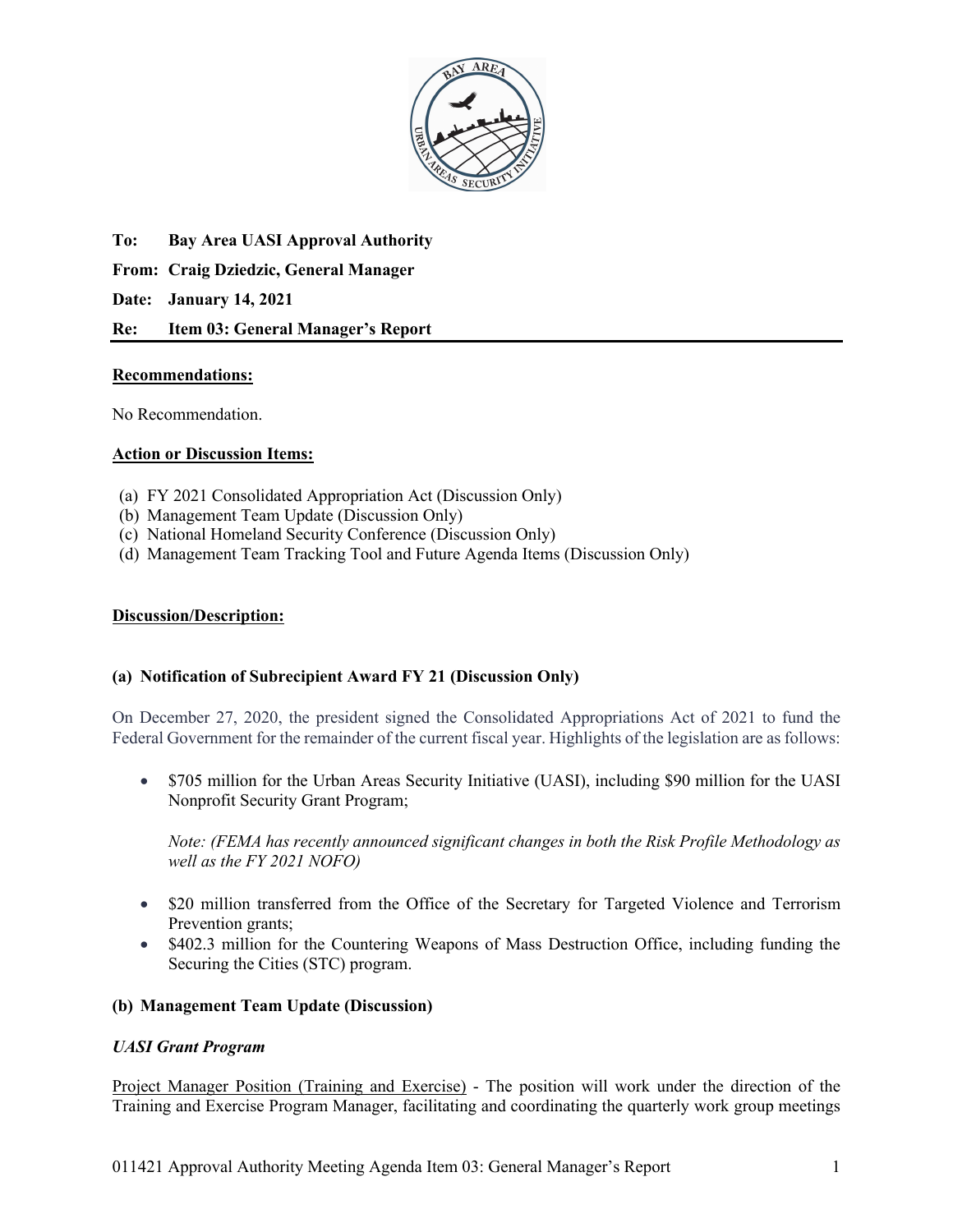and implementing regional training and exercises. The job announcement has been published. We are reviewing applications and scheduling interviews for the position.

Grants Specialist Position (Training and Exercise) – Karen Tsang has been hired to work with the training and exercise group to process grant expenditures and other financial related work. She has solid experience as an auditor, a tax accountant, and a government accounting finance professional. Karen has worked for the San Francisco Dept. Public Health, analyzing, and tracking expenditures for over 50+ capital projects. She earned a Bachelor of Science in Management Science at the University of California, San Diego, and is proficient with financial software and numerous software languages.

Emergency Services Coordinator I Position (Training and Exercise)- The position will work with the Training and Exercise Program Manager performing administrative functions, including assisting with the planning, coordination and development of regional initiatives, plans, and processes. A significant component of this position requires excellent written skills. The job announcement been published and we will be reviewing applications and scheduling interviews for the position.

# *Securing the Cities (STC) Program*

Program Manager Position – SFPD Captain Dominic Yin has been hired to serve as the Program Manager and will work with the General Manager to oversee and implement the policies/requirements of the STC grant program, including chairing/facilitating the Principal Partners Committee, reporting/coordinating the region's strategies and capabilities with the Countering Weapons of Mass Destruction (CWMD) office and State/Local stakeholders. Captain Yin retired from the SFPD after working for more than twenty-five years on various assignments. He is familiar with the STC program and has been a member of the Principal Partners Committee since its establishment. Captain Yin is also an attorney and a member of the California State Bar.

Project Manager Position – Chief Dave Rocha who retired as Fire Chief for Alameda County has been hired to serve as the Project Manager for the region's Chemical, Biological, Radiological, Nuclear, Explosive (CBNRE) program. He will be working with the General Manager and Program Manager to facilitate the STC subcommittee meetings, developing/coordinating the training/exercise program and equipment procurement, and assisting with the National Priority Projects that involve Chem-Bio. Chief Rocha worked for the Alameda County Fire Department for more than twenty-five years in various roles. As Fire Chief, Dave was responsible for strategic leadership in all areas of emergency preparedness, including coordinating/strategizing with local, State and Federal stakeholders in all areas of CBRNE.

Grants Specialist Position – Ethan Baker has accepted a promotional opportunity to work as a grant specialist within the STC group to process grant expenditures and other financial related work. As an Emergency Services Coordinator, Ethan gained solid grant experience in the areas of grant compliance, procurement, project monitoring and website administration. He will be assisting the Program Manager with the necessary grant requirements such as: analyzing grant milestones, initiating/delivering reports, tracking expenditures, and performing procurement activities.

Emergency Services Coordinator I Position - The position will work with the STC Program Manager performing administrative functions, including assisting with the planning, coordination and development of regional initiatives, plans, and processes. A significant component of this position requires excellent written skills. The job announcement been published and we will be reviewing applications and scheduling interviews for the position.